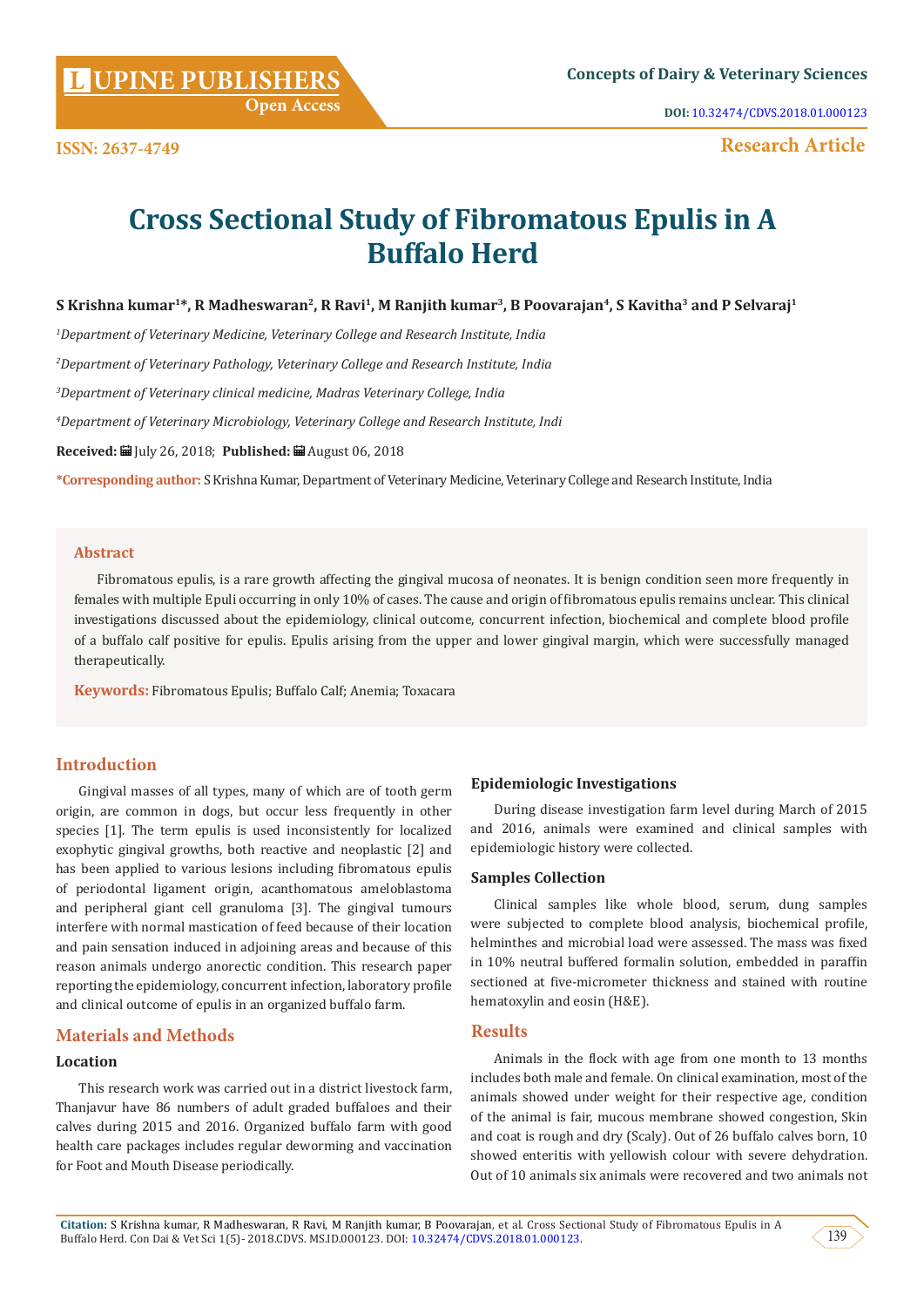responded to routine medical management and they were died. Out of ten animal three calves were showed growth in the gum region and samples collected for histopathological examination revealed that this was a case of fibromatous epulis. As per the record, average birth weight in 2014 is 22kgs in male calf and 25kgs in female calves. But in the year 2015 average birth weight in male calf is 28kgs and female calf is 27kgs. Growth rate in buffaloes seems to be 360gms /day. Complete blood count values showed anaemia

and thrombocytosis and blood smear examination revealed no blood parasites. Biochemical analysis showed hyperproteinemia with elevated globunemia. Dung Examination revealed eggs of *Amphistomes, Toxocara spp* and *Eimeria spp*. In electrolyte analysis total calcium level was lower in animals affected with fbiromatous epulis. Microbiological examination of dung samples revealed *E.Coli, Bacillus* and *Pseudomonas spp* (Tables 1-4).

**Tabl**e 1: Complete blood count picture of Euplis positive buffalo calf.

| <b>Animal No</b> | HB (mg%) | PCV(%) | <b>RBC</b>           | <b>WBC</b>         | V(% ) | $L(\%)$ | $M(\% )$ | E(%) | B(%) |
|------------------|----------|--------|----------------------|--------------------|-------|---------|----------|------|------|
| 88               | τn       | 40     | 6.0 million<br>/cumm | $6.5X$ $103$ /cumm |       |         |          | 10   |      |

**Table 2:** Dung sample examination of Euplis positive buffalo calf.

| Animal No | Dung sample                                    |  |  |  |
|-----------|------------------------------------------------|--|--|--|
| 88        | Toxacara spp and Amphistomes could be detected |  |  |  |

**Table 3:** Biochemical parameters of Euplis positive buffalo calf.

| Animal No | Total protein (g/dl) | Albumin $(g/dl)$ | BUN (mg/dl) | Creatinine (mg/dl) |
|-----------|----------------------|------------------|-------------|--------------------|
| 88        | 9.6                  | Z4               | 19.4        | 2.4                |

**Table 4:** Electrolytes parameters of Euplis positive buffalo calf.

| <b>Animal No</b> | K(mmol/L) | Na (mmol/L) | Cl (mmol/L) | I Ca $(mmol/L)$ | N Ca (mmol/L) | Total Ca (mmol/L) |
|------------------|-----------|-------------|-------------|-----------------|---------------|-------------------|
| 88               | 5.16      | 125.8       | 96.0        | 1.22            | 0.97          | 1.94              |

#### **Discussion**

Gingival masses of all types, many of which are of tooth gum origin, are common in dogs, but occur less frequently in other species [1]. The term 'epulis' from the Greek words 'epi' –over– and 'oulon' –gums was first used by Virchoff in 1864. The term epulis is used inconsistently for localized exophytic gingival growths, both reactive and neoplastic [2]. The affected calf belongs to an organized buffalo farm with good record keeping. The clinical history were poor weight gain and birth weight, in appentence and dehydration were because of the gingival tumors interfere with normal mastication of feed. Anemia and thromboctosis were noticed because of presence of *Toxacara spp* and *Eimeria spp* which causes blood loss periodically. The complete blood count showed positive for anemia which includes lower hemoglobulin level and RBC count. Moreover, the differential count also showed higher percentage of esinophil count which again proved the ongoing helminthic infection in the system. Higher total protein level was mainly because of elevated globulin level which in turn witnessed for chronic nature of the disease.

Microscopic examination of a gingival growth was diagnosed as fibromatous epulis. The localization, gross and histopathological findings of the present case are in agreement with other reports in dogs, cats and captive lion [3-5]. Histopathologically the revealed eosinophilic osteoid tissue surrounded by fibrous stroma interspaced with a few blood vessels (Figure 1). The dense collagen fiber had a high cellularity composed of small stellate to spindle shaped fibroblasts (Figure 2). The engorged, necrosis and mononuclear cells infiltration were observed (Figure 3). Nucleus revealed pleomorphism and increased nuclear: cytoplasmic ratio. Younger age groups like less than three months were mostly affected than adult and he also observed that because of their location and pain sensation induced in adjoining areas [1] and at times animal goes anorectic also noticed in this research (Figure 4). Hyperglobunemia also indicates the chronic nature of the inflammatory reaction in fibromatous epulis which was supported by histopathology of the gingival growth revealed the eosinophilic osteoid tissue surrounded by fibrous stroma and high cellulaity composed of small stellate to spindle shaped fibroblasts. Lower electrolytes value particularly calcium seems because of lower feed intake and poor mastication process by the mass interference in the mouth. The mass in the mouth which attracts higher microbial load in the host which also worsen the condition with diarrhea in the fibromatous epulis cases (Figure 5)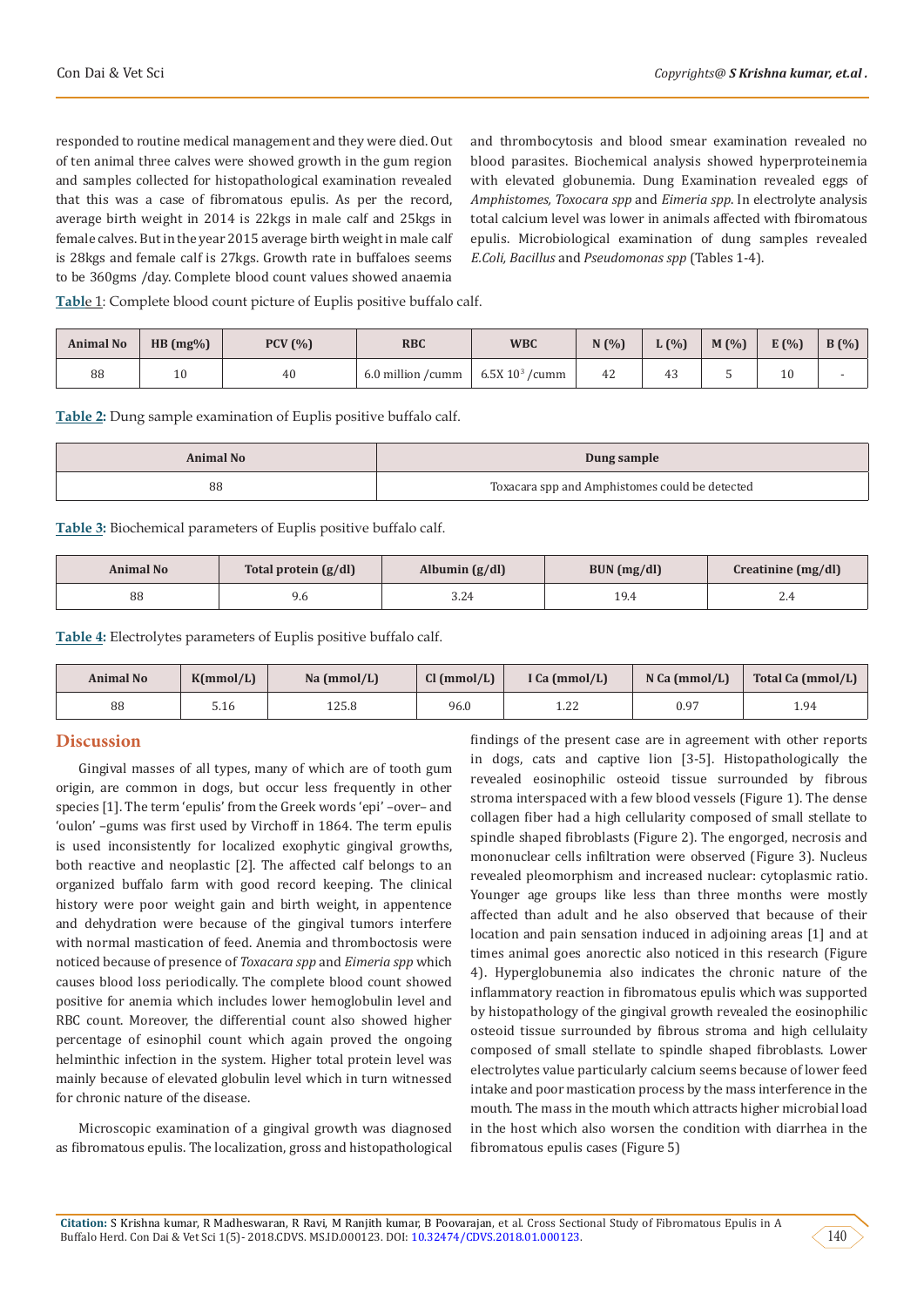

**Figure 1**: Histopathology of the gingival growth revealed the eosinophilic osteoid tissue surrounded by fibrous stroma. H&E. 100x.



**Figure 2**: Histopathology of the gingival growth revealed high cellularity composed of small stellate to spindle shaped fibroblasts. H&E. 400x.



**Figure 3**: Histopathology of the gingival growth revealed necrosis and mononuclear cells infiltration. H&E. 400x.



**Figure 4**: Fibrous growth in the gingival region of a buffalo calf.



**Figure 5**: Infected gingival growth with foul smelling.

### **Acknowledgement**

The authors duly acknowledge the Dean, Veterinary college and research Institute, Orathanandu, Tamil nadu, India.

#### **References**

- 1. [Jubb KVF, Kennedy PC \(1970\) Pathology of Domestic Animals \(2](https://trove.nla.gov.au/work/9101931?q&versionId=29039946)<sup>nd</sup> edn.) [London, Academic Press.](https://trove.nla.gov.au/work/9101931?q&versionId=29039946)
- 2. [Gardner DG \(1996\) Epulides in the dog: a review. J Oral Pathol Med](https://www.ncbi.nlm.nih.gov/pubmed/8850355) [25\(1\): 32-37.](https://www.ncbi.nlm.nih.gov/pubmed/8850355)
- 3. [De Bruijn ND, Kirpensteijn J, Neyens IJS, Van Den Brand, JMA, Van Den](https://www.ncbi.nlm.nih.gov/pubmed/17317793) [Ingh \(2007\) A clinicopathological study of 52 feline epulides. Vet Pathol](https://www.ncbi.nlm.nih.gov/pubmed/17317793) [44\(2\): 161-169.](https://www.ncbi.nlm.nih.gov/pubmed/17317793)
- 4. Head KW, RW Else, RR Dubielzing (2002) Tumors and tumor like lesions of vascular tissue: Tumors of Domestic Animals (4<sup>th</sup> edn.) Iowa State Press.
- 5. [Castro MB, Barbeitas MM, Borges TJ, Bonorino RP, Ramos RR, et al.](https://www.researchgate.net/publication/267298084_Fibromatous_Epulis_in_a_Captive_Lion_Panthera_leo) [\(2011\) Fibromatous epulis in a captive lion \(Panthera leo\). Brazilian J](https://www.researchgate.net/publication/267298084_Fibromatous_Epulis_in_a_Captive_Lion_Panthera_leo) [Vet Pathol 4\(2\): 150-152.](https://www.researchgate.net/publication/267298084_Fibromatous_Epulis_in_a_Captive_Lion_Panthera_leo)

141